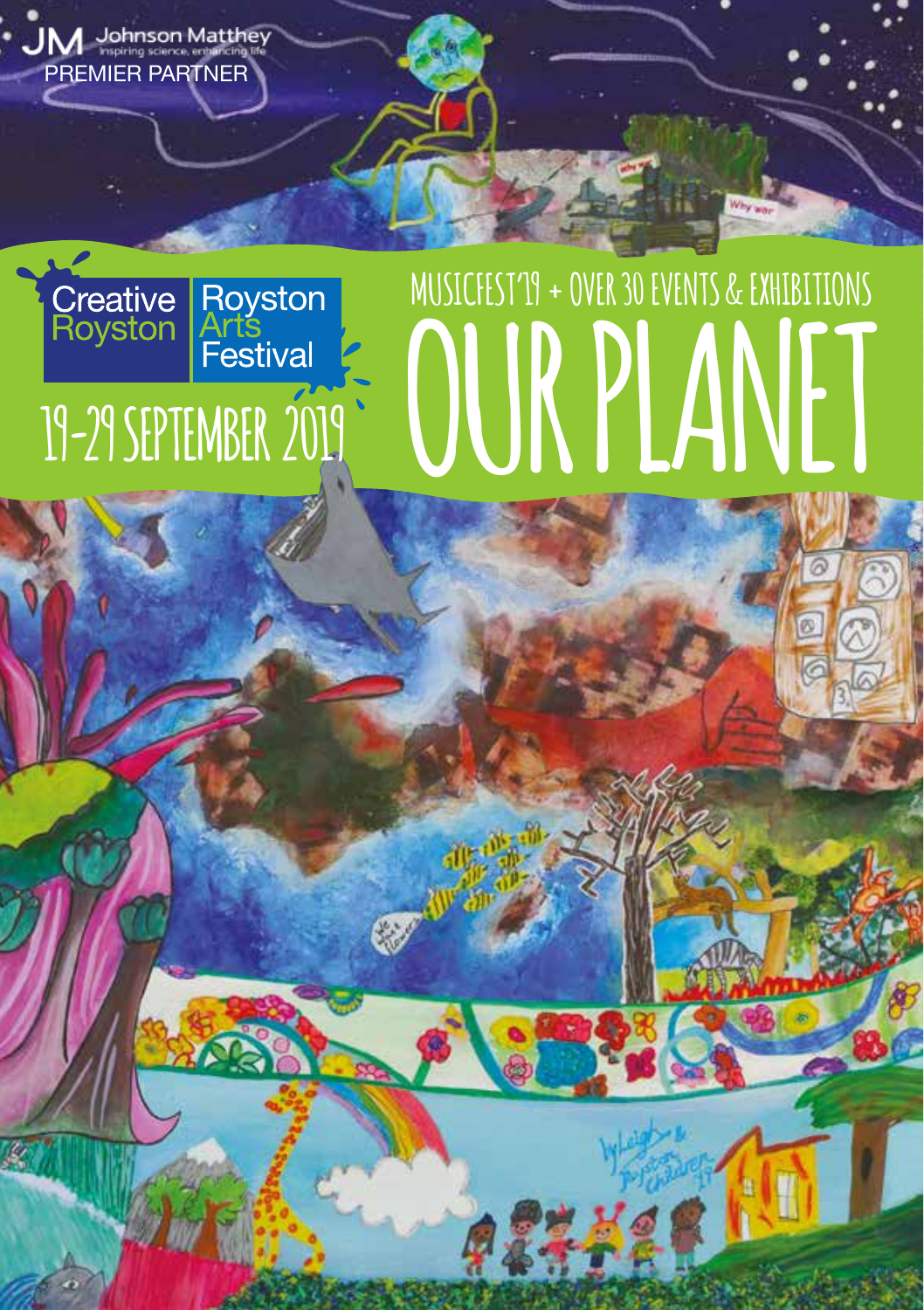#### Welcome to the 2019 Royston Arts Festival brought to you by Creative Royston!

To say that staging the 2019 festival has been challenging is something of an understatement! After last year, six out of our eight committee members decided, quite understandably, that they would like to get some of their leisure time back. Some had served several years on the committee, all of them deserve thanks for their past efforts and several for their continued assistance in a less formal role.

We managed to recruit another enthusiastic committee, bringing our numbers up to 9, but then two of our members had to resign owing to illness. Before they left, we had decided on our theme for the year, 'Our Planet', which reflects our concerns about the environment but can also be interpreted as an opportunity to celebrate the wonders of Planet Earth.

Another challenge for us was finding a new venue for our Finale Concert in the wake of the fire that devastated our Parish Church of St John the Baptist which has stood in the town for over 800 years. This has had a major impact on the community of Royston and we are doing our bit to raise funds for the repair work by staging a proper 'Opening Night' in the form of a concert featuring our Honorary President Alison Balsom (who has waived her usual fees) and The Balsom Ensemble. This will take place in St Mary's Church in Ashwell and we hope you will support us and our Parish Church, if you can, by attending what we are sure will be a wonderful concert. I would like to thank various people associated with Ashwell Church who have been very helpful in making this event happen.

We are, as usual, staging our regular events - such as MusicFest on Sunday 22nd in various venues, culminating in another Gala Concert at The Old Bull Inn on the same evening. The Finale Concert will take place on Sunday 29th in King James Academy Upper School Hall and we are grateful to the school for their continuing support in what has been a transitional and somewhat disruptive year for them. The Community Event in Priory Gardens will also return, on Saturday 28th, and this year we are aiming to introduce something different by focusing on environmental issues and demonstrating how we can address some of them. However, our main aim will, of course, be to provide a fun-filled family event with a range of entertainment and opportunities to try different artistic activities.

We are disappointed not to have not been able to bring you another film festival this year, for a variety of reasons, but we have staged our Cover Art and Creative Writing Competitions again. We will also bring you another talk in conjunction with Royston Library, this time by award-winning author and astronomy journalist, Stuart Clark. As well the Opening Night concert we are also bringing you some more unusual mid-week entertainment in the form of Drag Queen Cookie MonStar and Burlesqe Artiste Coco Nobel. This might push the boundary for some people, but that's what 'art' is supposed to do!

It's not just Creative Royston that stages Royston Arts Festival of course, and as usual the local arts, crafts and business communities have turned out in force to stage their own events and support our efforts to make the festival a success. A special thanks also to all our sponsors without whose financial support the festival would not be possible.

Finally, I would like to thank all Creative Royston Management Committee members (see back page) who have given freely of their time; worked hard to put together a programme for the festival and provided great support to me during the preparations whilst I get to grips with my new role.

Now it's over to you, our visitors. So, have a browse through the following pages, enjoy the events that we have lined up for you during the festival and don't forget to share your thoughts and photos on Facebook and Twitter using the hashtag #RoystonArtsFest19.

Carl Filby

Chairperson, Creative Royston

roystonartsfestival @**RoyArtsFest** #RoystonArtsFest2019 #roystonmusicfest #getcreative www.creativeroyston.org www.roystonmusicfest.uk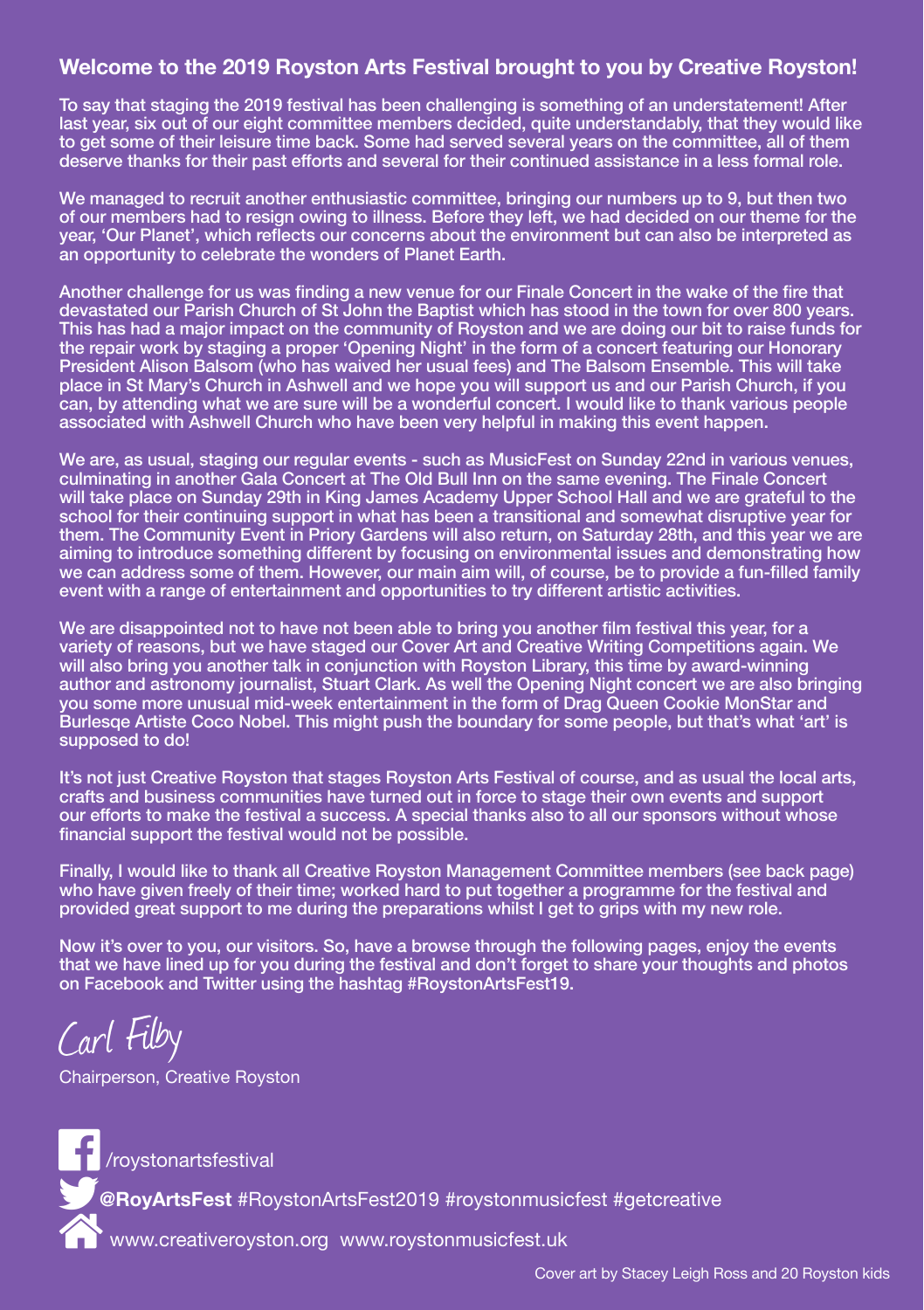# **FESTIVAL DIARY**

| <b>THU 19</b> | The Baroque Trumpet - Alison Balsom & The Balsom Ensemble                                                                                                                                                                                                                                                                                                                                                                                                                                           | 5                                                          |
|---------------|-----------------------------------------------------------------------------------------------------------------------------------------------------------------------------------------------------------------------------------------------------------------------------------------------------------------------------------------------------------------------------------------------------------------------------------------------------------------------------------------------------|------------------------------------------------------------|
| <b>FRI 20</b> | Music Unites: The Blues Measures & The Royston Roses in Concert 5<br>CADS Presents: Flare Path by Terrence Rattigan                                                                                                                                                                                                                                                                                                                                                                                 | 6                                                          |
| <b>SAT 21</b> | Tours of Royston Cave<br>The Cambridge Clarinet Choir<br>CADS Presents: Flare Path by Terrence Rattigan                                                                                                                                                                                                                                                                                                                                                                                             | 6<br>6<br>6                                                |
| <b>SUN 22</b> | Royston MusicFest '19<br>Tours of Royston Cave                                                                                                                                                                                                                                                                                                                                                                                                                                                      | 7<br>6                                                     |
| <b>WED 25</b> | An Evening with Cookie MonStar                                                                                                                                                                                                                                                                                                                                                                                                                                                                      | $\overline{7}$                                             |
| <b>THU 26</b> | Dr Stuart Clark: The Search for Earth's Twin Planet<br>The Life & Times of Simon Gogerly - Mixer/Producer/Lecturer                                                                                                                                                                                                                                                                                                                                                                                  | 8<br>8                                                     |
| <b>FRI 27</b> | Tours of Royston Cave<br>Toddler Tales - Hertfordshire Libraries<br>CADS Presents: Flare Path by Terrence Rattigan<br>Concert with Hannah Sanders and Ben Savage<br>Royston Arts Society Autumn Exhibition (Preview)                                                                                                                                                                                                                                                                                | 6<br>8<br>6<br>9<br>9                                      |
| <b>SAT 28</b> | Our Planet: Exploring the landscape around Royston<br>Royston Arts Society Autumn Exhibition<br>Tours of Royston Cave<br>CADS Presents: Flare Path by Terrence Rattigan<br>Priory Quilters' Exhibition of Patchwork & Quilting<br>The Royston Fringe Art Exhibition<br>The Royston Fringe Junior Artist Competition<br>Royston Photographic Society Exhibition - Our Planet<br>Storytelling at Royston & District Museum<br>Community Arts Event in Priory Memorial Gardens<br>Kaleidoscope of Life | 9<br>9<br>6<br>6<br>10<br>10<br>10<br>10<br>10<br>11<br>12 |
| <b>SUN 29</b> | Friendly Folk feat. Jancis Harvey<br>Royston Arts Society Autumn Exhibition<br>Tours of Royston Cave<br>CADS Presents: Flare Path by Terrence Rattigan<br>Priory Quilters' Exhibition of Patchwork & Quilting<br>The Royston Fringe Art Exhibition<br>The Royston Fringe Junior Artist Competition<br>Royston Photographic Society - Our Planet<br><b>Festival Finale Concert</b>                                                                                                                   | 12<br>9<br>6<br>6<br>10<br>10<br>10<br>10<br>13            |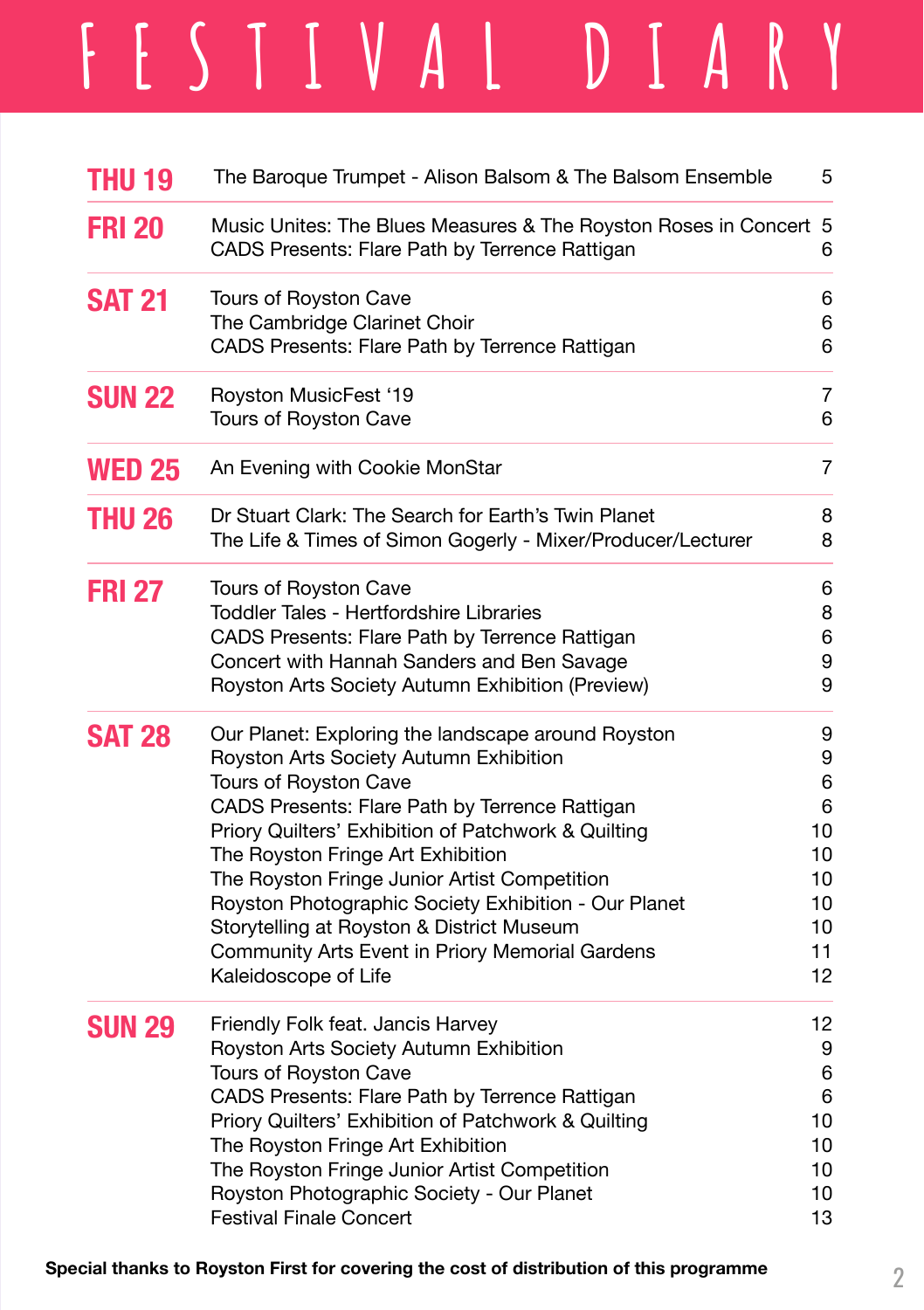



**5 Conservative Club - SG8 5AA 6 Royston Golf Club - SG8 5BG** 7 Heath Sports Club - SG8 5BG

- **9 Bowling Club SG8 5BX**
- 10 Market Hill Rooms SG8 9JR
- 11 Royston and District Museum SG8 5AL
- 12 Priory Memorial Gardens SG8 9LG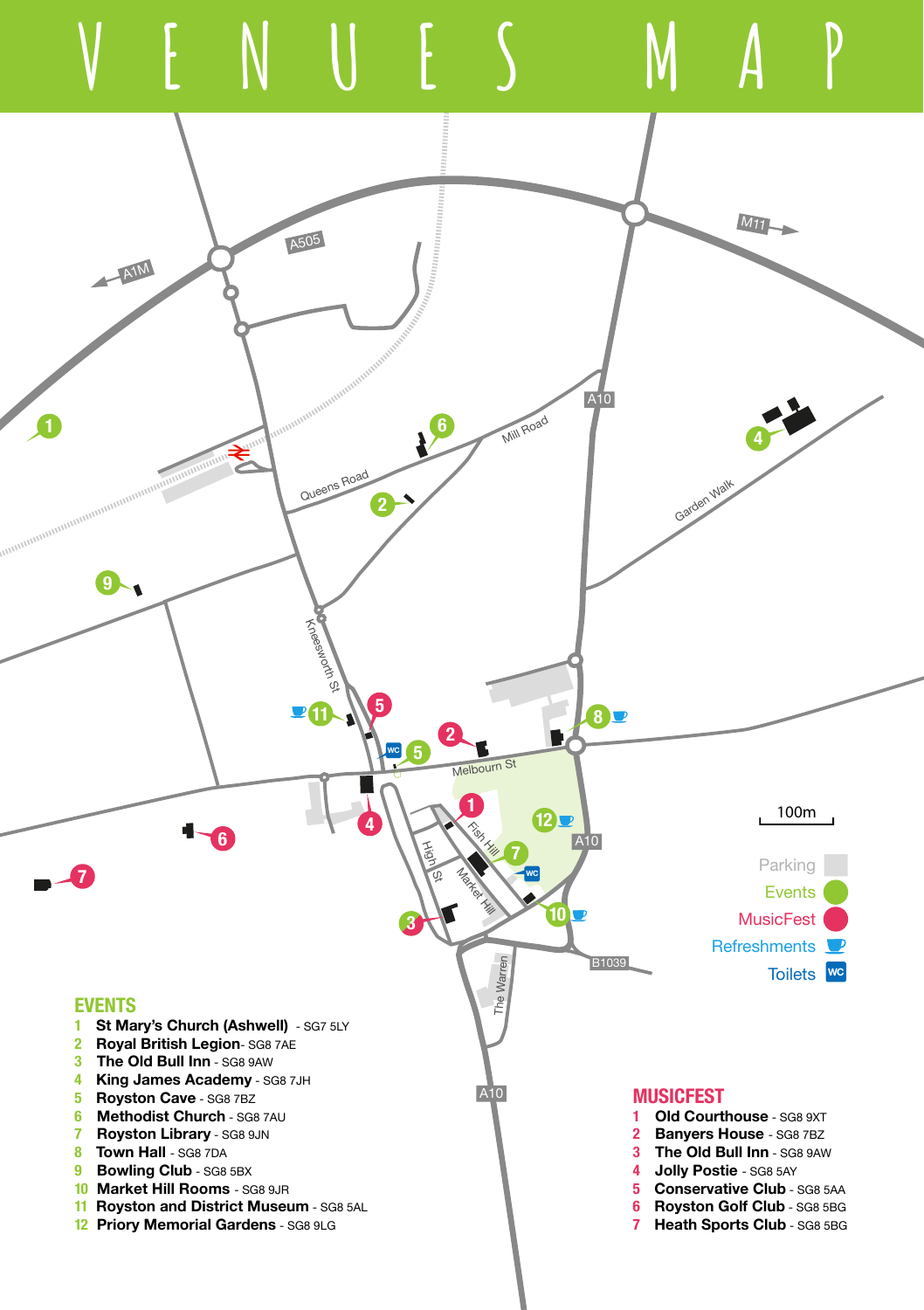**INFORMATION**

# Tickets and booking

Some events and workshops require you to book in advance. Please see the individual listing for details of where to book tickets or a workshop place. There is no booking fee for Creative Royston-managed events.

Links to online ticket sales for all Creative Royston events can be found on our websites.

# **Disclaimer**

Details and times are correct at the time of going to print, but are subject to change. Check www.creativeroyston.org for updates.

The Creative Royston Management Committee accepts no liability for loss, damage or injury sustained by any member of the public visiting any venue participating in the festival events listed in this programme. It is the artists' own responsibility to have public liability cover.

We may take photographs and/or video for publicity purposes. All persons attending the festival events will be deemed to have consented to being recorded in this way and for their images to be used in this way. If you do not want your image used in this way please inform the event staff.

Visiting adults are responsible for the supervision of any children in their care.

Where possible we have included guidance on accessibility for each event. However where this is not clear, please contact the venue or event organiser directly.

We have a no refunds policy except, of course, where we cancel the event.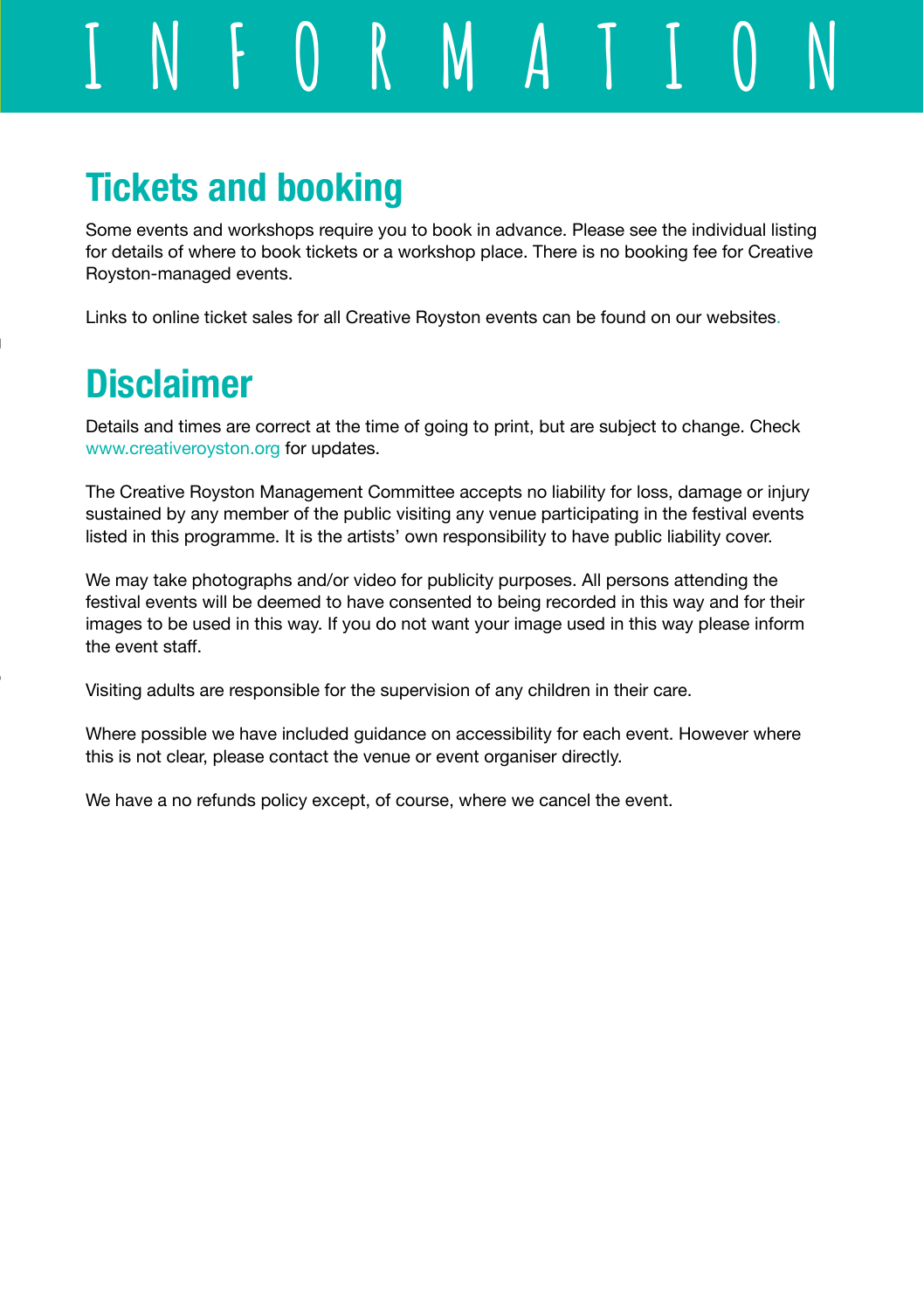

## THURSDAY 19

FRIDAY 20

#### OPENING NIGHT CONCERT: The Baroque Trumpet - Alison Balsom Creative Royston A very special opening night concert - three time Classic Brit winner (and Creative Royston Honorary President), Royston's very own Alison Balsom brings her Balsom Ensemble to Ashwell. Playing music including Bach, Biber and Purcell, and concluding with Music for the Royal Fireworks by Handel, in this event to raise funds for the restoration of Royston Parish Church. Seating is unreserved - the bar will be open from 7.15pm, so why not arrive early, reserve your places and enjoy a drink beforehand! Access: Possible but please contact the Church Office 01462 743922 for details.

Details: Doors and bar 7:15pm for 8pm start, @ St Mary's Church, Ashwell (#1). Tickets: £20 | £10 under 16s from www.ticketsource.co.uk/creativeroyston



Photographs (c) Hugh Carswell, Jason Joyce, Hugh Carswell

## Music Unites: The Blues Measures & The Royston Roses in Concert

#### Kerry Jo Hodgkin

An exciting evening of music to get your feet tapping and your soul singing... Curated by Royston Roses Choir, led by professional vocalist and music educator, Kerry Jo Hodgkin and featuring Kerry Jo's fantastic jump-blues/rock-n-roll band, The Blues Measures, complete with a fabulous set from the Royston Roses themselves. All ages welcome. www.kerryjohodgkin.com, Facebook: /roystonroses, /bluesmeasures, /kerryjohodgkin, Twitter: @kerryjohodgkin

#### Access: No step free access.

Details: 7:30pm-11pm, @ Royston Royal British Legion, Mill Road (#2). Admission: Pay what you can afford (suggested donation £5-£10)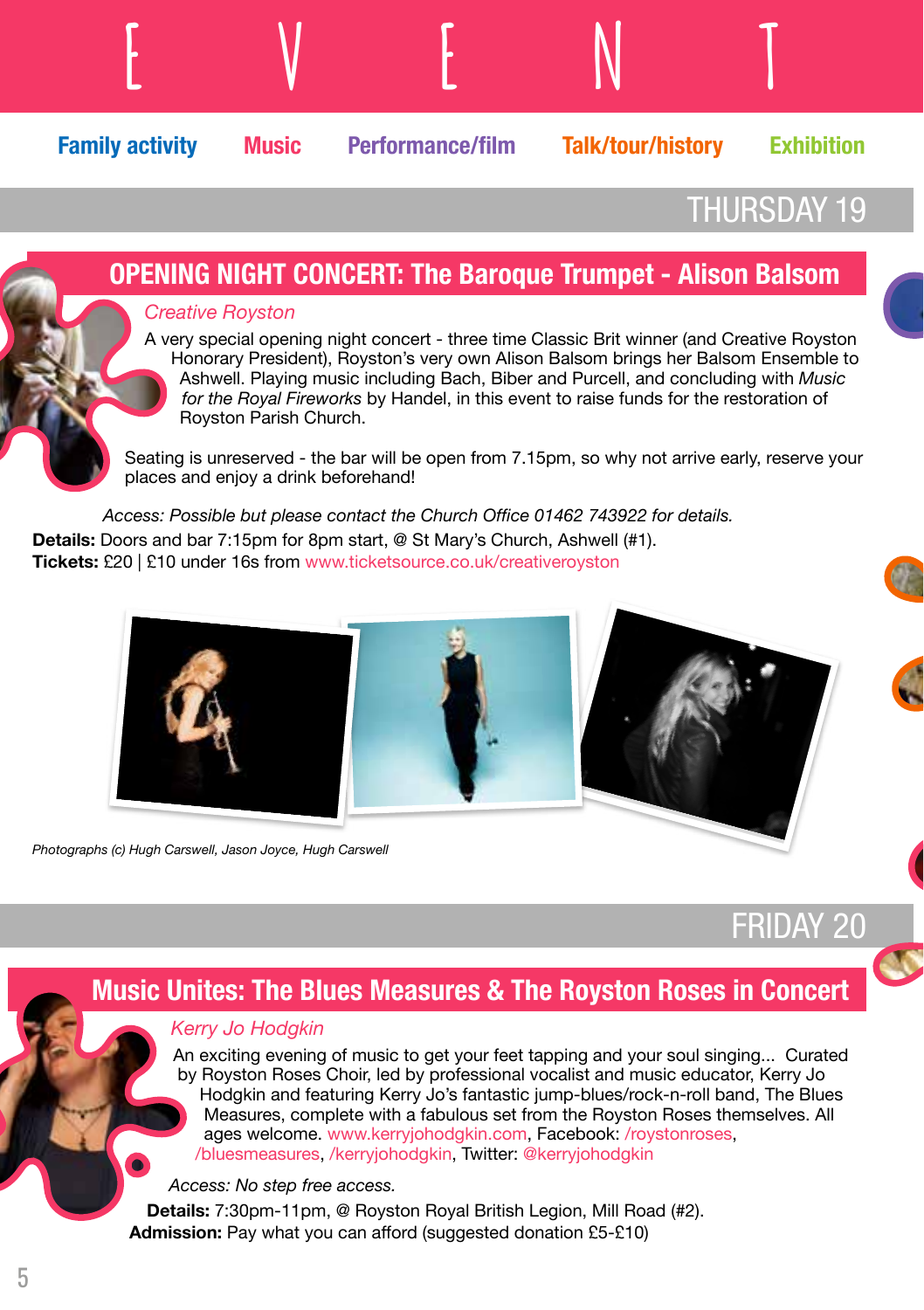## CADS Presents: Flare Path by Terence Rattigan (also Sat 21, Fri 27, Sat 28)

#### Corvus Amateur Dramatic Society (CADS)

In a time of global conflict, how do you choose between love and loyalty, desire and duty? CADS presents a classic wartime drama. Bomber pilot Teddy Graham is reunited with his actress wife Patricia at a small hotel, but the arrival of her ex-lover, Hollywood film star Peter Kyle, and an urgent bombing mission over Germany throw everyone's lives into turmoil. Suitable for all ages. www.cadsroyston.org.uk

#### Access: Disabled access.

**EVENT GUIDE**

Details: 7.30pm, @ King James Academy, Meridian site (#4). Tickets: £12, £10 concessions, from www.cadsroyston.org.uk or 07925 674967

## SATURDAY 21

## **Tours of Royston Cave (also Sun 22, Sat 28, Sun 29)**

#### Royston & District Local History Society

Tours of Royston's Grade I listed subterranean chalk cave, decorated with extensive low relief wall carvings which are religious in depiction and medieval in style. www.roystoncave.co.uk, Facebook: /roystoncave, Instagram: @theroystoncave Twitter: @roystoncave

Access: No wheelchair or pushchair access. No step free access. The Cave can be slippery underfoot. Visitors are advised to take care, use the handrail and wear appropriate footwear. No pets allowed except for registered assistance dogs. No unaccompanied children.

Details: Tours at 2pm, 2:40pm, 3:20pm, 4pm, @ Royston Cave (#5). www.roystoncave.co.uk Tickets: £5 adult | £4 consession | £2 child from quide at entrance on day only.

#### The Cambridge Clarinet Choir

#### The Royston Fringe in association with the Rotary Club of Royston

An enthusiastic group of musicians playing various size clarinets to produce an eclectic mix of popular, folk, swing and classical music. Proceeds will be shared between the Methodist Church and the Garden House Hospice. www.royston-methodist.org.uk Facebook: /roystonfringe

Access: Wheelchair access, disabled toilet and loop system available. Advance warning of a wheelchair user would be appreciated.

Details: 7:30pm, @ Royston Methodist Church, Queens Road (#6). Tickets: £10 from 01763 243815, walter962@btinternet.com or www.ticketsource.co.uk/rmc1

## CADS Presents: Flare Path by Terence Rattigan (see above)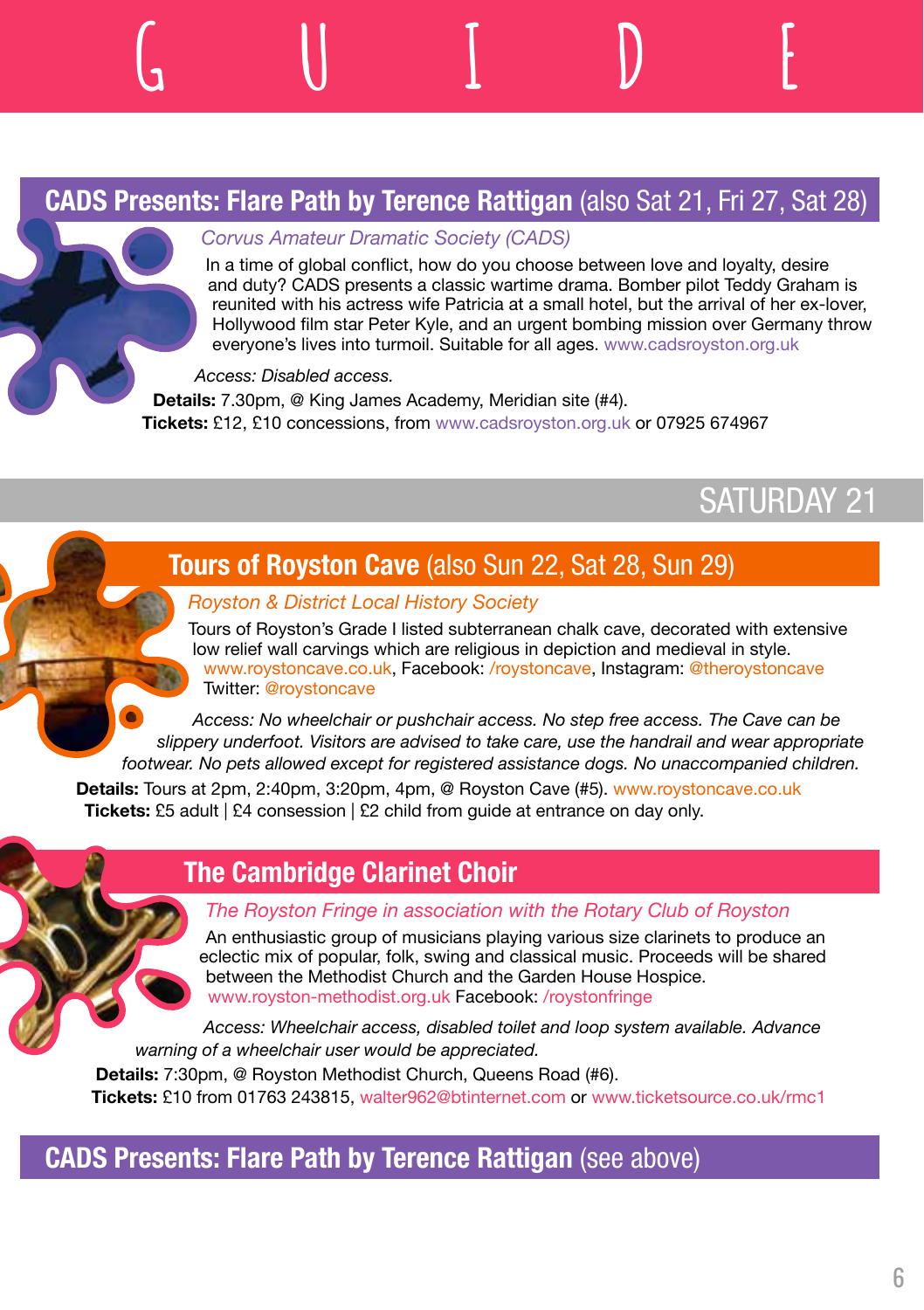## SUNDAY 22

## **Royston MusicFest '19 FREE**

#### Creative Royston, supported by Brian Leslie Racher Trust

The fourth Royston MusicFest will again take place on the first weekend of the festival. The afternoon of FREE music will commence between 12.30pm/1pm and finish around 5.30pm, and once again culminate in a FREE Gala Concert at The Old Bull Inn starting around 7pm. All venues are open to all during MusicFest times with no membership required.

We have a number of really good new musicians this year as well as a good selection of old (but equally good!) favourites. Full details can be found in the MusicFest programme which will be published around the end of August. An up-to-the-minute schedule, plus links to the music, can be found at www.roystonmusicfest.uk. Artists confirmed at time of going to print:

| 3folk                          | <b>Boxwood Chessmen</b>       |
|--------------------------------|-------------------------------|
| <b>Bernard Hoskin</b>          | <b>Cut The Mustard</b>        |
| David Cambridge & Jenna Walker | Elizabeth and Jameson         |
| Jeremy Harmer & Josh Lynch     | Joe Hillman                   |
| Junkyard Dawg Jug Band         | Kaszak & Afifi                |
| Kelly & Woolley                | Lizzie Hardingham             |
| <b>Melody Causton</b>          | Paddy Findlay & Lloyd Crowley |
| <b>Red Velvet</b>              | <b>Rich Keam</b>              |
| <b>Ruby Muse</b>               | <b>Sky West</b>               |
| The Velvet Underwriters        | Thursday's Band               |

Access: varies by venue - see MusicFest programme and website for details. Details: 12:30pm-5:30pm (Festival), 7pm (Gala Concert).

Locations: See venue map (page 3). @ Banyers House (#2), Conservative Club (#5), Heath Sports (#7), Jolly Postie (#4), Royston Golf Club (#6), Old Bull Inn (#3), Old Courthouse (#1).

## Tours of Royston Cave (see page 6)

WEDNESDAY 25

## An Evening with Cookie MonStar

#### Creative Royston

Fancy a fab night out? Grab yourself a cocktail and a pink feather boa and join us to celebrate the diversity of Our Planet in style with renowned Drag Star, Cookie MonStar. A Queen of comedy, improvisation and song, Cookie has entertained audiences worldwide and is now sashaying down the runways of Royston for an evening of glitz, glamour and pride. Supported by acclaimed Burlesque Artiste, Coco Nobel. Limited tickets available. Dress code: Smart casual. Over 18s only. www.cookiemonstar.com, www.coconobel.com

Access: No step free access. Details: 8pm, @ The Old Bull Inn (#3).

**Tickets: £15 from www.ticketsource.co.uk/creativeroyston**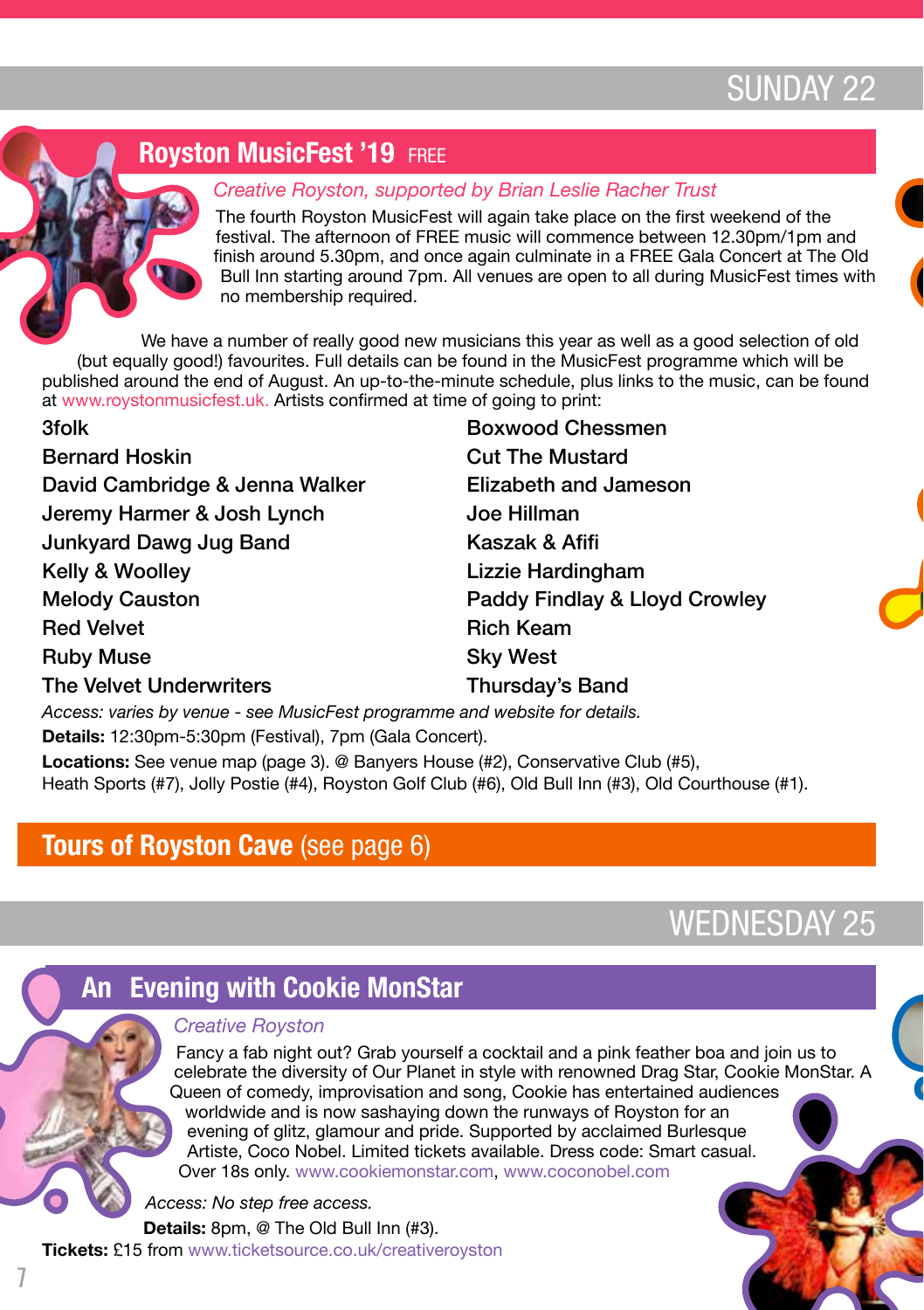## THURSDAY 26

## Dr Stuart Clark: The Search for Earth's Twin Planets

Creative Royston in partnership with Hertfordshire Libraries, sponsored by Curwens

One of the oldest, most intriguing questions we have is whether life exists on other worlds. Award-winning author and journalist, Dr Stuart Clark, who specialises in bringing the complex world of astronomy to the general public, will tell the gripping story of our search to find another habitable world. Describing the seemingly impossible: lava worlds, hurricane planets… all will be described in this exciting presentation. And all force us to look at our planet with new eyes. www.stuartclark.com, www.creativeroyston.org www.hertfordshire.gov.uk/roystonlibrary, www.curwens.co.uk

Access: Wheelchair access and disabled parking bays nearby. Hearing loop.

Details: 7:30pm, @ Royston Library (#7) Tickets: £5 (including a glass of wine or soft drink)

### The Life & Times of Simon Gogerly - Mixer/Producer/Lecturer

#### The Royston Fringe

Simon is a Grammy award winning music mixer and producer for some of the world's most successful artists including U2, New Order, Paloma Faith, Gwen Stefani and Gang of Four. He has worked extensively with Danny Boyle and Underworld on film, TV and theatre projects as well as the London 2012 Olympic Games opening ceremony. Since 2015, he has been a senior lecturer in Music Technology at Anglia Ruskin University.

www.royston-methodist.org.uk, Facebook: /roystonfringe

Access: Wheelchair access, disabled toilet and loop system available. Advance warning of a wheelchair user would be appreciated.

Details: 7.30pm, @ Royston Methodist Church, Queens Road (#6). Tickets: £5 from 01763 243815, walter962@btinternet.com or www.ticketsource.co.uk/rmc1

## FRIDAY 27

## Tours of Royston Cave (see page 6)

## Toddler Tales free

#### Hertfordshire Libraries

Bring your under-fives along to enjoy an "Our Planet" themed story session, then encourage them to put their own ideas on paper! Crayons and templates provided. www.hertsdirect.org/libraries

Access: Wheelchair access and disabled parking bays nearby. Hearing loop Details: 2:05pm-2:35pm, @ Royston Library (#7).



#### CADS Presents: Flare Path by Terence Rattigan (see page 6)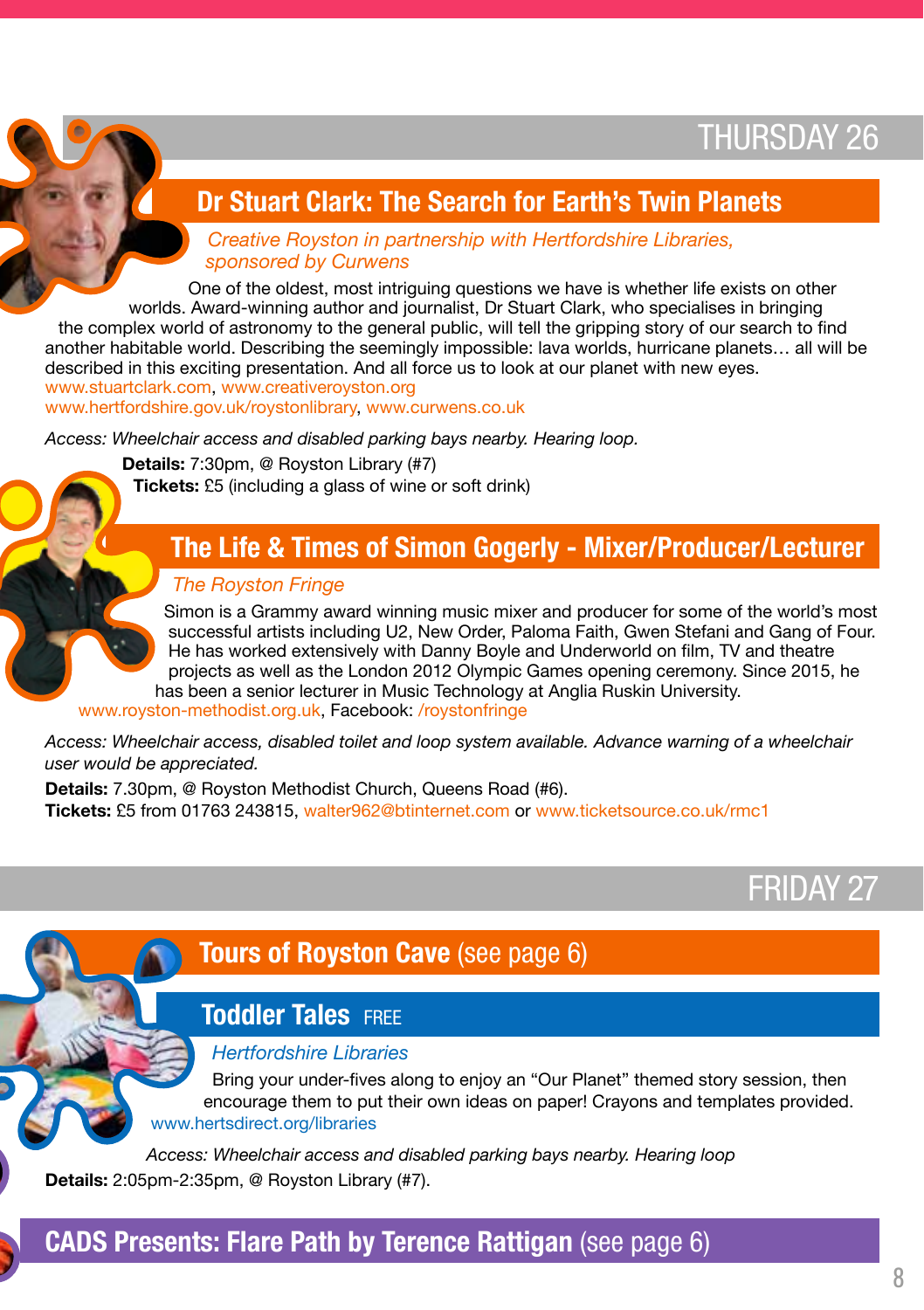# **FRIDAY 27 (continued)**

## Concert with Hannah Sanders and Ben Savage

#### Royston Folk Club

Hannah Sanders & Ben Savage are an acoustic duo singing intimate duets with just mountain dulcimer, dobro and quitar that look & sound classically timeless, yet feel refreshingly unique.

'Spellbinding… Hannah and Ben were born to play and sing together' - Froots Support from ace Blues guitarist Kelvin Davies joined by Gary 'the hat' Jones on blues harp. www.hannahbenmusic.com, www.roystonfolk.org Facebook: /roystonfolkclub

Access: No step free access.

Details: Doors 7:00pm for 8pm start, @ The Old Bull Inn (#3). Tickets: £13 | £2 under 25s, DIRECT (online) http://www.wegottickets.com/event/479375 **£15** on the door or www.roystonfolk.org for other options.

## **Autumn Exhibition (until Sun) FREE**

#### Royston Arts Society

The biggest, most diverse art exhibition in Royston's creative calendar just got better! Come and see award-winning youth art from our Young RAS event, 400+ pieces by amateur and professional RAS artists, and bid on the painting behind the Festival's programme cover. All local art. All affordable prices. www.roystonarts.org.uk Facebook: /roystonarts

Access: Ramp access and wheelchair access. Disabled toilet. Details: Fri (Preview) 8pm-10pm, Sat-Sun 10am-5pm, @ Royston Town Hall (#8).





## SATURDAY 28

## **Our Planet: Exploring the landscape around Royston FREE**

#### The Ramblers Royston Area Walks

Explore the variety of landscape that Royston and its surroundings has to offer on this range of walks organised by the Ramblers, starting and finishing at Royston Bowling Club. Capture the essence of our portion of the planet by taking photographs along the way for collective display. Following the walks, there will be a tea from 4pm-6pm - please bring food to share. The Bowling Club bar will be open! www.ramblers.org.uk/royston

Access: Walkers should be able to cope with the chosen length of walk and wear suitable clothing Children must be accompanied. Well-behaved dogs welcome on leads on 11am, 1.15pm and 2pm walks. Details: 9.30am (15 miles), 10am (12.5 miles), 11am (10 miles), 12pm (8 miles), 12.45pm (6 miles), 1.15pm (4.5 miles), 2pm (3 miles), @ Royston Bowling Club, Green Drift (#9). All walks finish by 4pm

## Autumn Exhibition (see above)

9

## Tours of Royston Cave (see page 6)

CADS Presents: Flare Path by Terence Rattigan (see page 6)

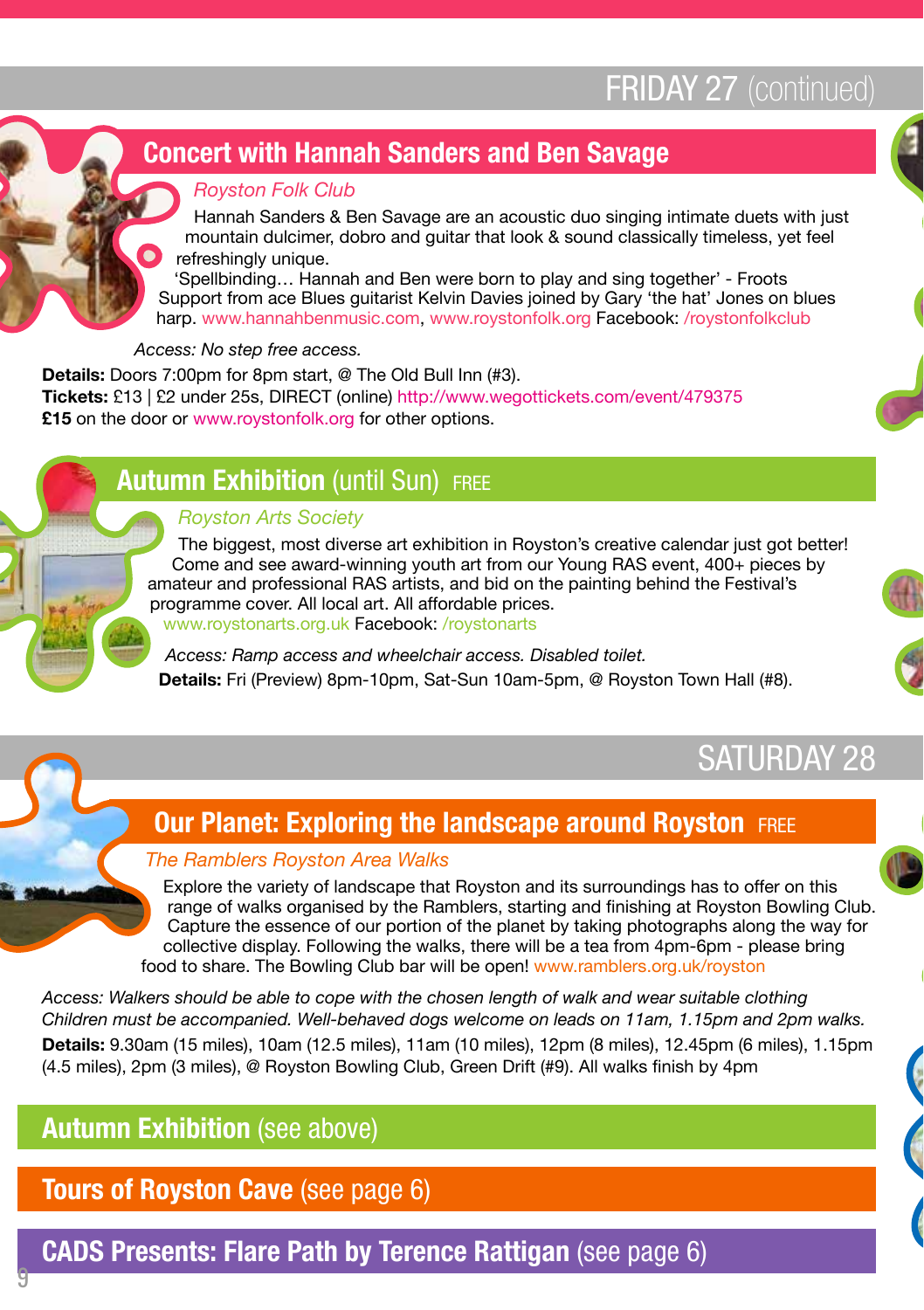## Priory Quilters' Exhibition of Patchwork & Quilting (until Sun) FREE

#### **Priory Quilters**

Priory Quilters will be displaying work produced over the past two years by members of the group. We will have a sales table and patchwork and quilting demonstrations. Light refreshments will be available. Facebook: /prioryquiltersroyston

Access: Easy access. Disabled Toilet facilities. Details: Sat 10am-5pm, Sun 10am-4pm, @ Market Hill Rooms, Fish Hill (#10).

## **The Royston Fringe Art Exhibition (until Sun) FREE**

#### The Royston Fringe

The exhibition will include works of art in various media including paintings, photographs and models. The exhibition is open to anyone who would like to enter their own original artwork. Entry forms available at www.royston-methodist.org.uk. Facebook: /roystonfringe

Access: Wheelchair access, disabled toilet and loop system available. Advance warning of a wheelchair user would be appreciated.

Details: Sat 10am-5pm, Sun 11am-5pm, @ Royston Methodist Church, Queens Road (#6).

## **The Royston Fringe Junior Artist Competition (until Sun) FREE**

#### The Royston Fringe

An art competition for junior artists aged from under 8 to 16 years old. All entries will be on display throughout the weekend. The competition will be judged in 3 age groups and prizes of art materials will be awarded in each group. The prize-giving ceremony will be on Sunday 29th at 4.45pm. www.royston-methodist.org.uk, Facebook: /roystonfringe

Access: Wheelchair access, disabled toilet and loop system available. Advance warning of a wheelchair user would be appreciated.

Details: Sat 10am-5pm, Sun 11am-5pm, @ Royston Methodist Church, Queens Road (#6).



## **Photography Exhibition - Our Planet (until Sun) FREE**

#### Royston Photographic Society

Be ready to be amazed! The thought-provoking range of photographs can be enjoyed by the whole family. There will be something for everyone; colourful landscapes, flora & fauna from around the world and fascinating travel locations – a beautiful illustration of our planet. The creative and talented photographers will welcome you and be happy to share their photographic experiences if you have any questions.

Access: Lift access, Disabled Toilet facilities. Details: 10:30am-5pm, @ Hardwicke Hall, Royston Town Hall (#8).



### **Storytelling at Royston & District Museum FREE**

#### Royston and District Museum

Meet Knot & Albert, two delightful teddy bears who head out on nature adventures. Immersive stories, great for all ages. www.knotalbert.co.uk, www.roystonmuseum.org.uk

Access: Ramp access at front entrance. No step-free access to upper level. Details: 11am, @ Royston & District Museum (#11).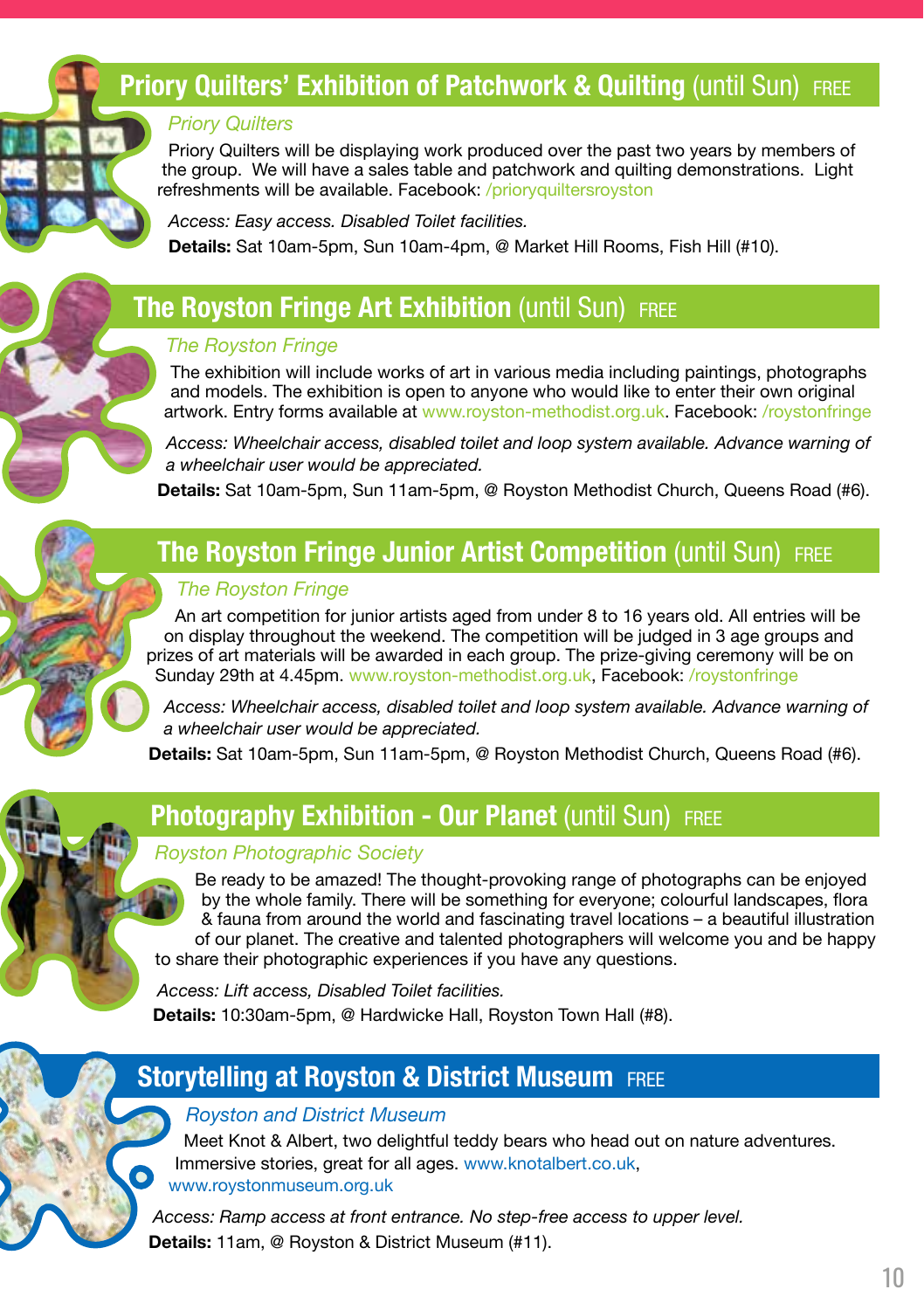**ENTRY** 



The beauty, diversity and vulnerability of our amazing planet provides a wonderful theme for the popular Priory Gardens event this year. With many free events to keep the whole family entertained for the afternoon we hope that the event this year will prove a little thought provoking and educational alongside all the creative fun. The main stage will have a variety of performances throughout the afternoon whilst stalls and workshops will provide hands-on activities. FREE

## Highlights include:

Limitless Academy of Performing Arts: Newly opened in Royston, Limitless are delighted to present songs from their fabulous production of "Oliver" at Hertford Theatre from 31st October – 2nd November this Autumn. And that's not all! As a centre of excellence for training in the dramatic arts, they will also be performing a variety of solos and acoustic numbers. At their stall in Priory Gardens you can see what else Limitless Aceademy can offer you... it really is LIMITLESS! www.limitlessacademyarts.com

**The Wild Man of the Woods:** will be here to enchant you with his mysterious and fascinating stories about everything to do with trees and their folklore, with accompanying songs and music. www.songandstory.co.uk

North Herts Beekeepers will be keen to talk to people about how we can protect our bees, have local honey to buy and bring a real hive for you to observe (weather permitting). You will also be able to make a rolled beeswax rolled candle (£1 per candle) www.nhbka.org.uk

Free Eco-Crafting projects run by Royston Girl Guiding. Make a jellyfish from a used plastic bag, a windmill from a used plastic bottle, or come up with your own sculptures using cardboard boxes!

Free Taster Yoga Sessions with Kim Fletcher (Hush Skin and Beauty): Kim will quide you through movement and meditation in a30 minute yoga sessions, suitable for beginners, to show how yoga can improve your health and mental wellbeing. Please book in advance at www.hushskinandbeauty.com

**Royston Town Development Band:** Watch a performance and then try your hand at a bit of music making. www.roystontownband.org.uk

**Dance Tent with DanceMatters:** Free workshop/s to get you dancing and imagining, for the underfives. Mums, Dads, Grandparents and siblings are all welcome to join! www.dance-matters.co.uk

Stage Right Dance School: Presenting a Celebration of Dance and invite you to watch a selection of dances performed by Stage Right Competition Students. www.stagerightstudio.com

Glazed Creations: paint your own planet using paint run techniques and glitter glazes to get a truly out-of-this-world effect. www.glazed-creations.co.uk

Other stall holders and activities include: Free face painting, henna tattoos, Royston Repair Café, A10 Cycling Campaign, Naturally Royston, Anahata friendly soaps and more!

#### Access: Wheelchair access

Details: 1pm-4pm, Priory Memorial Gardens (#12). No booking required. (except for Yoga - see above)

Special thanks to Limitless Academy for providing the stage and PA system, to Jewsons for providing the generator and to the Masonic Hall for the loan of chairs and tables for today's event

11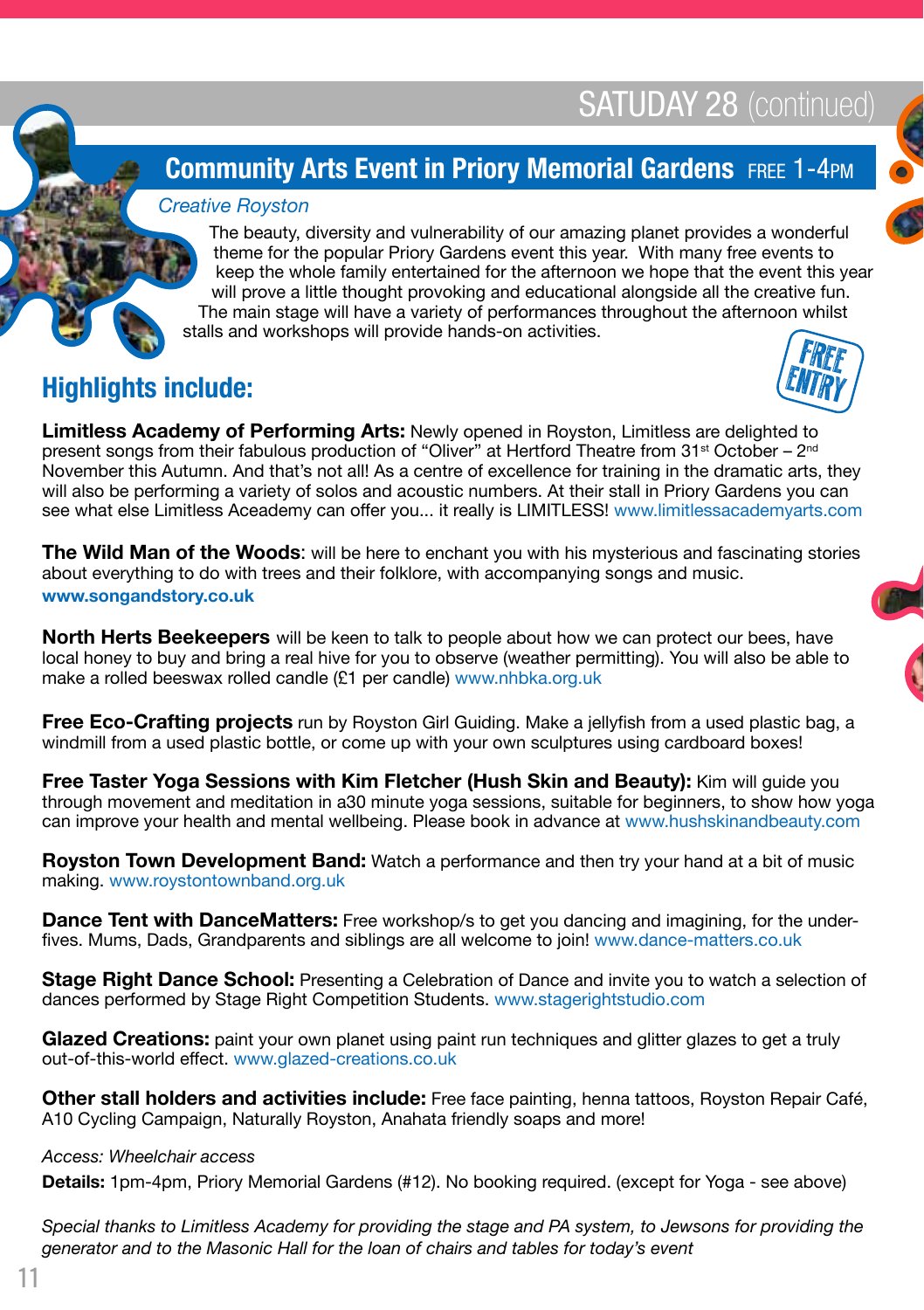## Kaleidoscope of Life

#### The Royston Fringe

Judy Wynn was the Flower Guild Chairman of Ely Cathedral and co-designer of their recent flower festival - 'Kaleidoscope of Life' - which produced designs interpreting the seasons in nature and in life with additional inspiration from the colourful nave ceiling, depicting Old Testament and New Testament scenes. She will share memories portrayed, with a riot of colour, in plant materials. www.royston-methodist.org.uk, Facebook: /roystonfringe

Access: Wheelchair access, disabled toilet and loop system available. Advance warning of a wheelchair user would be appreciated.

Details: 2:30pm, @ Royston Methodist Church, Queens Road (#6). Tickets: £5 from 01763 243815, walter962@btinternet.com or www.ticketsource.co.uk/rmc1

## SUNDAY 29



**Friendly Folk feat. Jancis Harvey** with Michael King and David Hayzen

Jancis is a singer/songwriter in the folk genre having featured on BBC Radio 2, regional and national television and performed in many folk specials from the BBC Concert Hall, London, Paris and Holland. www.jancis-harvey.co.uk

Mike and Dave perform an array of original music alongside popular covers from many genres. They have been involved in many bands and supported great artists such as James Bay, Freshly Ground, Paul Young and many others. www.royston-methodist.org.uk, Facebook: /roystonfringe

Access: Wheelchair access, disabled toilet and loop system available. Advance warning of a wheelchair user would be appreciated.

Details: 2:30pm, @ Royston Methodist Church, Queens Road (#6). Tickets: £5 from 01763 243815, walter962@btinternet.com or www.ticketsource.co.uk/rmc1

## Autumn Exhibition (see page 9)

Tours of Royston Cave (see page 6)

**Priory Quilters' Exhibition of Patchwork & Quilting (see page 10)** 

The Royston Fringe Art Exhibition (see page 10)

The Royston Fringe Junior Artist Competition (see page 10)

Photography Exhibition - Our Planet (see page 10)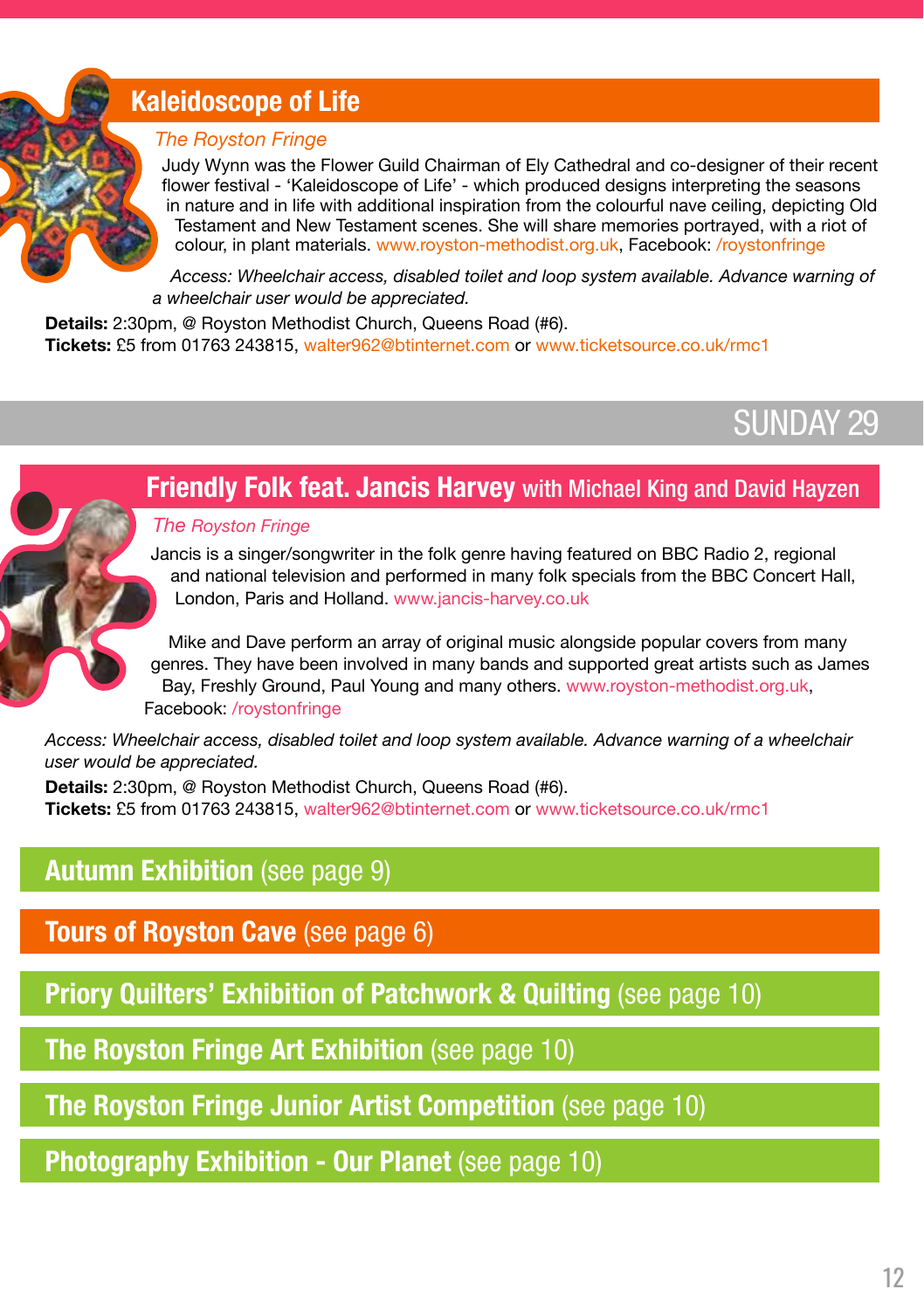## SUNDAY 29 (continued)



## Festival Finale Concert

#### Creative Royston

Come and join us for our Finale concert, a celebration of the Festival's theme 'Our Planet' explored through music and song. Compered by local soprano Hannah Long, who will perform with clarinettist Jack Horrocks and pianist Madalina Rusu, and featuring Royston Town Band, Women Sing, pupils of Alice Hyland and ensembles from St James Academy this promises to be a wonderful way to close our festival.

Access: Disabled access.

Details: 7pm, @ King James Academy, Meridian site (#4). Tickets £8 from www.ticketsource.co.uk/creativeroyston or £6 for parents & pupils direct from King James Academy



# **Volunteer with us!**

Help bring the arts to your community. volunteers@creativeroyston.org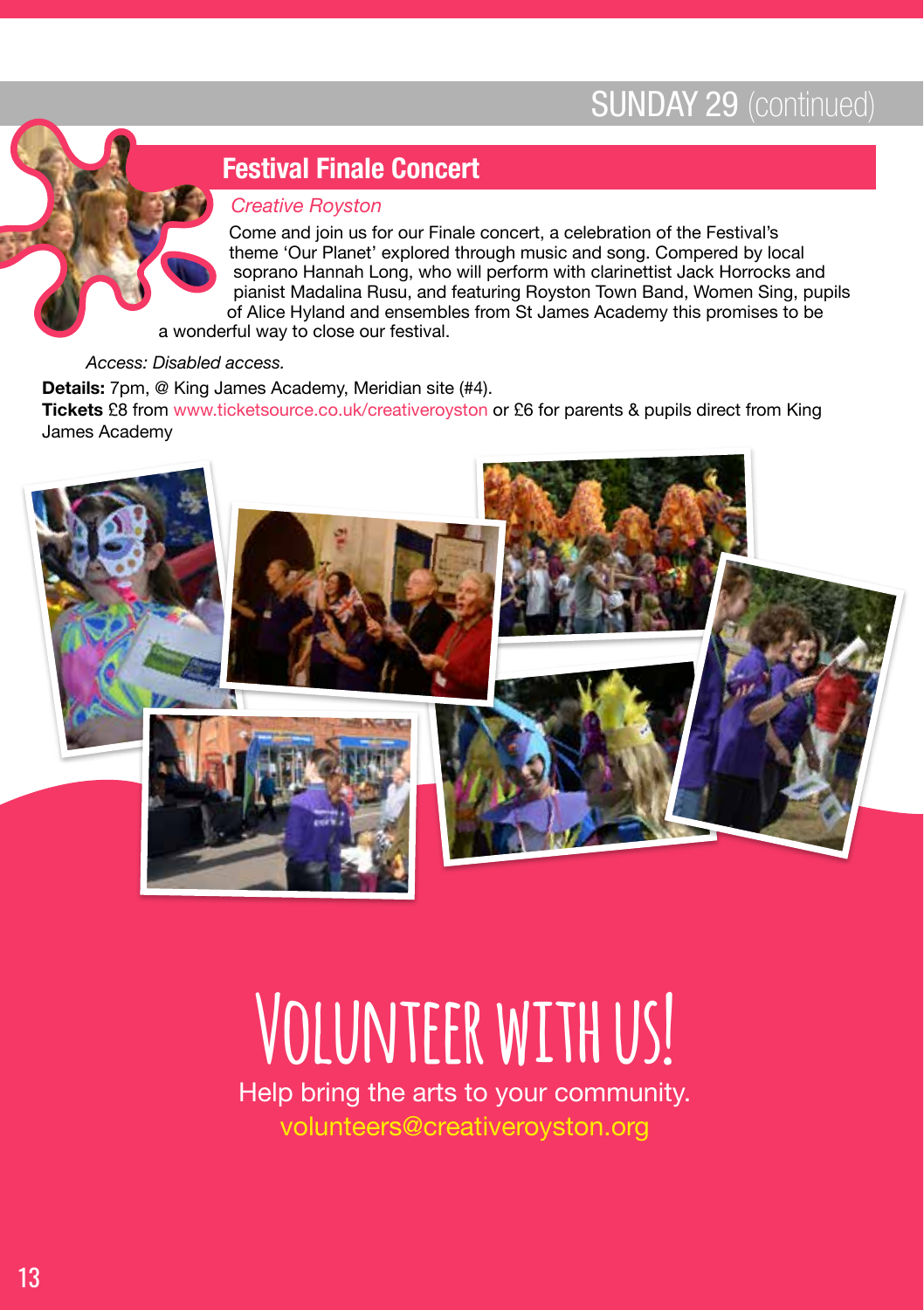# ur Planet cover art contributors

Exhibition of all entries and final art at Royston Library, 4-28 September. Silent Auction at Royston Arts Society Exhibition in Town Hall (28-29 September), in aid of local charity Khandel light. www.khandel-light.co.uk Terms and conditions for auction: www.creativeroyston.org